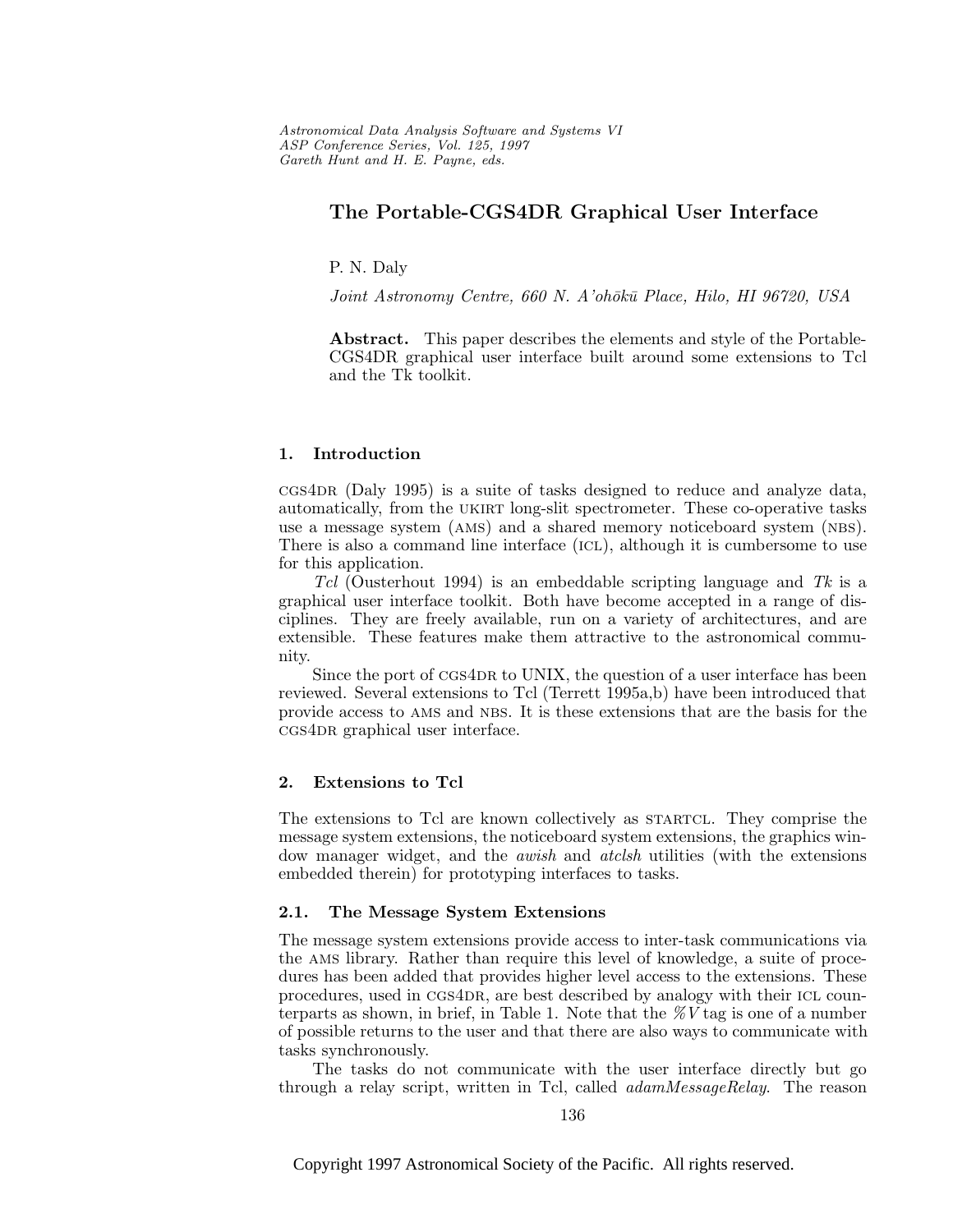| Action        | Commands                                                                                                      |  |
|---------------|---------------------------------------------------------------------------------------------------------------|--|
| Load task     | $\text{ICL}$ loadw /star/bin/cgs4dr/cred4 (cred4_alias)<br>$TCL$ adamtask \$taskname /star/bin/cgs4dr/cred4   |  |
| Obey action   | $\text{ICL}$ send (cred4_alias) obey status<br>TCL> \$taskname obey status "" -inform "puts $\%V$ "           |  |
| Cancel action | $\text{ICL}$ send (cred4_alias) cancel reduce<br>TCL> \$taskname cancel reduce "" -inform "puts $\%V$ "       |  |
| Set parameter | $\text{ICL}$ send (cred4_alias) set sky_wt 1.0<br>TCL> \$taskname set sky_wt 1.0 -set response "puts $\%V$ "  |  |
| Get parameter | $\text{ICL}$ send (cred4_alias) get verbose (value)<br>TCL> \$taskname get verbose -getresponse "puts $\%V$ " |  |

Table 1. Icl and the Tcl Extensions for the Message System.

for this is that ams hangs if it expects to receive a message when none is in the queue. This would hang the interface, so the relay script handles the communications, enabling the interface to remain responsive.

#### **2.2. The Noticeboard System Extensions**

The noticeboard system stores arrays of bytes in shared memory. Each item within a noticeboard has a datatype and dimension, although it is up to the application to handle this information correctly. The NBS extensions to Tcl are shown, again by analogy with their ICL counterparts, in Table 2. In STARTCL although not in ICL—it is possible to monitor a NBS item, and couple that to a Tcl trace variable command to achieve a variety of effects.

| Action     | Commands                                                                                                          |
|------------|-------------------------------------------------------------------------------------------------------------------|
| Put value  | ICL> putnbs $((p4_nblais)$ &'.port_0.autoscale') TRUE<br>TCL> nbs put \${P4NoticeBoard}.port_0.autoscale TRUE     |
| Get value  | ICL> getnbs $((p4_nblais)$ &'.port_0.title') (txtvar)<br>TCL> set txtvar [nbs get \${P4NoticeBoard}.port_0.title] |
| Monitoring | $_{\rm{ICL}>}$<br>TCL> nbs monitor \${P4NoticeBoard}.port_0.plot_whole tclvar                                     |

Table 2. Icl and the Tcl Extensions for the Noticeboard System.

# **3. The Graphical User Interface**

Using Tcl/Tk and STARTCL, a graphical user interface has been added to CGS4DR in as little as 12,000 lines of code. Various aspects of the interface are docu-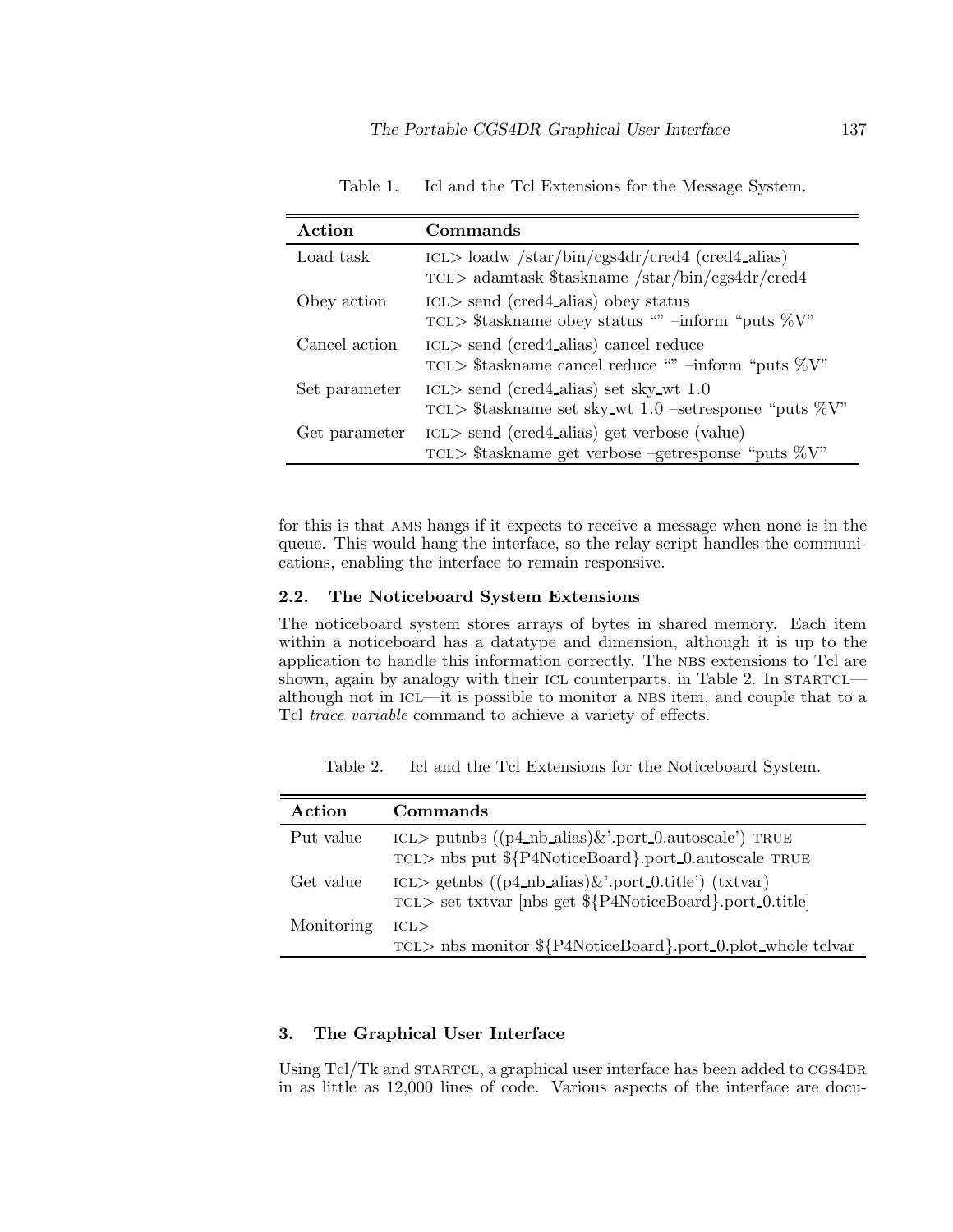# 138 *Daly*

mented elsewhere.<sup>1</sup> In essence, there is a separate window for each of the four tasks (one-to-one mapping), plus the graphics widget. Although it is possible to control more than one task from a single window (one-to-many mapping) this has not been implemented in CGS4DR for reasons of clarity and aesthetics. The default style of the CGS4DR interface is shown in Table 3 although these can be re-defined by the user via the file  $\{HOME\}/cgs4dr\_configs/cgs4dr.xopts$ .

| Class              | Item               | Default Style                          |
|--------------------|--------------------|----------------------------------------|
| <b>Backgrounds</b> | Generic            | Wheat                                  |
|                    | Textpane           | Snow                                   |
|                    | Scrollbar          | Lightyellow (inactive)                 |
|                    |                    | Palegreen (active)                     |
|                    | Radiobutton        | Wheat (inactive)                       |
|                    |                    | Palegreen (active)                     |
|                    | Checkbutton        | Wheat (inactive)                       |
|                    |                    | Grey (active)                          |
|                    | <b>Button</b>      | Pink (inactive)                        |
|                    |                    | Palegreen (active)                     |
|                    | Menus              | Wheat (inactive)<br>Palegreen (active) |
|                    |                    |                                        |
| Functionality      | Keyboard traversal | Enabled (pull-down menus)              |
|                    | OK button          | Do something                           |
|                    | Cancel button      | Abort something                        |
|                    | Dismiss button     | Abort help                             |
| Cursors            | Green arrow        | Normal                                 |
|                    | Orange pirate      | Dialogue box is open                   |
|                    | Red watch          | Task is busy                           |
|                    | Yellow pencil      | Help box is open                       |
|                    |                    |                                        |
| Mouse Buttons      | MB1:               |                                        |
|                    | Single click       | Do something (generic)                 |
|                    | Double click       | Do something (listbox)                 |
|                    | MB2:               |                                        |
|                    | Single click       | Set dynamic default                    |
|                    | Double click       | Clears entry widget                    |
|                    | MB3:               |                                        |
|                    | Single click       | Invokes help from WWW page             |

Table 3. The Portable-CGS4DR Graphical User Interface Style.

 $^1{\rm http://www.jach.hawaii.edu/ukirt\_sw/cgs4/cgs4dr/$